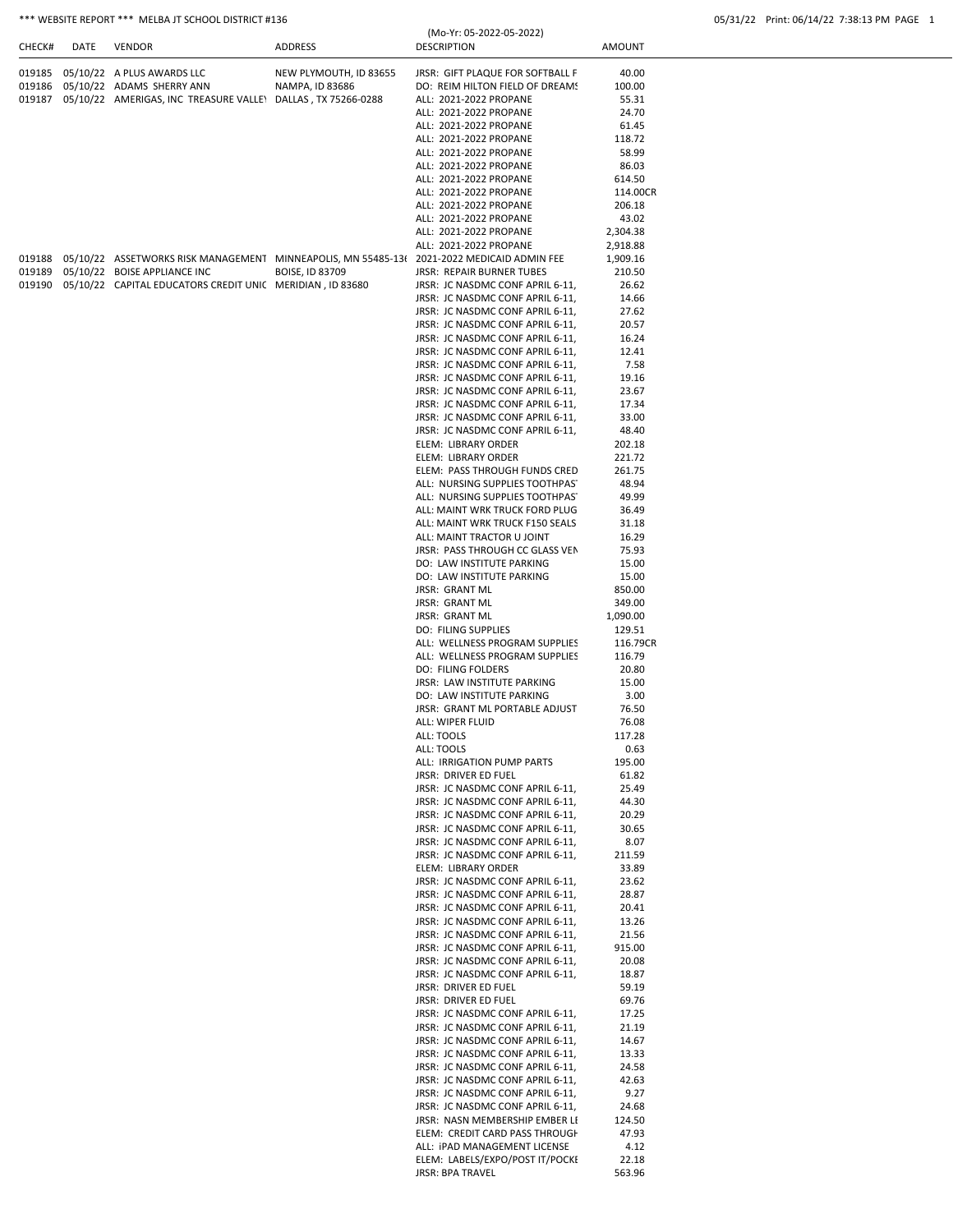| CHECK# | DATE                     | VENDOR                                                                                              | ADDRESS                                       | <b>DESCRIPTION</b>                                                  | AMOUNT           |
|--------|--------------------------|-----------------------------------------------------------------------------------------------------|-----------------------------------------------|---------------------------------------------------------------------|------------------|
|        |                          |                                                                                                     |                                               |                                                                     | 92.62            |
|        |                          |                                                                                                     |                                               | JRSR: CTE AC HSA STATE CONF<br>JRSR: CTE AC HSA STATE CONF          | 230.66           |
|        |                          |                                                                                                     |                                               | JRSR: CTE AC HOSA STATE CONF                                        | 1,300.00         |
|        |                          |                                                                                                     |                                               | JRSR: CTE HS CLASSROOM CONSUM                                       | 17.75            |
|        |                          |                                                                                                     |                                               | <b>JRSR: BPA TRAVEL VEHICLE</b>                                     | 324.51           |
|        |                          |                                                                                                     |                                               | <b>JRSR: BPA TRAVEL</b>                                             | 563.96           |
|        |                          |                                                                                                     |                                               | <b>JRSR: BPA TRAVEL</b>                                             | 563.96           |
|        |                          |                                                                                                     |                                               | JRSR: BPA TRAVEL ML                                                 | 563.96           |
|        |                          |                                                                                                     |                                               | JRSR: CTE HS CLASSROOM CONSUM                                       | 95.17            |
|        |                          |                                                                                                     |                                               | JRSR: CTE HS CLASSROOM CONSUM<br>JRSR: CTE HS CLASSROOM CONSUM      | 7.40<br>55.07    |
|        |                          |                                                                                                     |                                               | JRSR: CTE AC ATHLETIC TRAINING PI                                   | 21.68            |
|        |                          |                                                                                                     |                                               | JRSR: CTE AC ATHLETIC TRAINING PI                                   | 445.74           |
|        |                          |                                                                                                     |                                               | JRSR: CTE HS FCS SAY YES CONF REG                                   | 120.00           |
|        |                          |                                                                                                     |                                               | JRSR: CTE HS CLASSROOM CONSUM                                       | 59.36            |
|        |                          |                                                                                                     |                                               | JRSR: CTE HS CLASSROOM CONSUM                                       | 144.76           |
|        |                          |                                                                                                     |                                               | ELEM: LABELS/EXPO/POST IT/POCKI                                     | 929.85           |
|        |                          |                                                                                                     |                                               | JRSR: DRIVER ED FUEL                                                | 58.05            |
|        |                          |                                                                                                     |                                               | JRSR: DRIVER ED FUEL                                                | 8.00             |
|        |                          |                                                                                                     |                                               | LD OMPATABLE BLACK TONERS FOR                                       | 49.74            |
|        |                          |                                                                                                     |                                               | JRSR: CTE PQI GRANT HS 2 DAY HAN<br>JRSR: LIBRARY AQUARIUM SUPPLIES | 269.00<br>6.99   |
|        |                          |                                                                                                     |                                               | JRSR: LIBRARY AQUARIUM SUPPLIES                                     | 30.39            |
|        |                          |                                                                                                     |                                               | JRSR: LIBRARY AQUARIUM SUPPLIES                                     | 80.73            |
|        |                          |                                                                                                     |                                               | <b>JRSR: PASS THRU JH TRACK</b>                                     | 95.00            |
|        |                          |                                                                                                     |                                               | JRSR: DRY ERASE MARKERS & LABEL                                     | 257.90           |
|        |                          |                                                                                                     |                                               | ALL: FOOD SERVICE LAUNDRY SOAP                                      | 25.55            |
|        |                          |                                                                                                     |                                               | ALL: PIZZA CUTTERS                                                  | 39.04CR          |
|        |                          |                                                                                                     |                                               | ALL: FOOD PURCHASE                                                  | 123.83           |
|        |                          |                                                                                                     |                                               | ALL: GARBAGE CAN DOLLY                                              | 41.97            |
|        |                          |                                                                                                     |                                               | ALL: SQUEEZE BOTTLES<br>ALL: FOOD PURCHASE                          | 64.76<br>111.17  |
|        |                          |                                                                                                     |                                               | ALL: SQUEEZE BOTTLES                                                | 64.76            |
|        |                          |                                                                                                     |                                               | JRSR: DRIVER ED BATTERIES FOR KEY                                   | 15.14            |
|        |                          |                                                                                                     |                                               | JRSR: DRIVER ED FUEL                                                | 40.35            |
|        |                          |                                                                                                     |                                               | JRSR: DRIVER ED FUEL                                                | 46.76            |
|        |                          | 019191  05/10/22  CAPITAL EDUCATORS CREDIT UNIC  MERIDIAN, ID 83680                                 |                                               | ***VOID***                                                          | 0.00             |
|        |                          | 019192  05/10/22  CAXTON PRINTERS LTD INC                                                           | CALDWELL, ID 83605                            | ELEM: LAMINATING FILM & CRAFT F                                     | 299.50           |
|        |                          | 019193 05/10/22 CONSOLIDATED ELECTRIC DIST IN( SAN FRANCISCO, CA 94139-88 JRSR: STUDENT OCCU LIGHTS |                                               |                                                                     | 484.50           |
|        |                          | 019194 05/10/22 CRANE ALARM INC                                                                     | NAMPA, ID 83653                               | JRSR: STUDENT OCCU FIRE ALARM N                                     | 30.00            |
|        |                          | 019195 05/10/22 D B SUPPLY CO INC                                                                   |                                               | ELEM: STUDENT OCCU FIRE ALARM                                       | 25.00            |
|        |                          |                                                                                                     | CALDWELL, ID 83605-6077                       | ALL: HOSES<br>ALL: BUS LOT HERBICIDE                                | 85.98<br>109.99  |
|        |                          |                                                                                                     |                                               | 85% BLOCK HEATER #36                                                | 89.99            |
|        |                          |                                                                                                     |                                               | DO: SHOP TOOLS                                                      | 219.98           |
|        |                          |                                                                                                     |                                               | <b>DO: BATTERIES</b>                                                | 180.48           |
|        |                          |                                                                                                     |                                               | <b>JRSR: EXT CORDS</b>                                              | 126.98           |
|        |                          |                                                                                                     |                                               | ALL: SPRAYER PUMP                                                   | 257.10           |
| 019196 |                          | 05/10/22 DAY WIRELESS SYSTEMS                                                                       | MILWAUKIE, OR 97269                           | ALL: REPEATER SERVICE                                               | 384.00           |
| 019197 |                          | 05/10/22 DRAKE MECHANICAL INC                                                                       | <b>BOISE, ID 83709</b>                        | <b>JRSR: REPAIR</b>                                                 | 371.50           |
| 019198 | 05/10/22 ETS             |                                                                                                     | PITTSBURGH, PA 15251-7986                     | ELEM: PARA PRAXIS TEST                                              | 55.00            |
|        |                          |                                                                                                     | COEUR D'ALENE, ID 83814<br>BOISE, ID 83714    | ALL: DEDICATED INTERNET ACCESS                                      | 513.00           |
|        |                          | 019200 05/10/22 FISHER'S TECHNOLOGY                                                                 |                                               | DO: 2021-2022 DO COPIES B & W<br>DO: 2021-2022 DO COPIES COLOR      | 11.03<br>66.04   |
|        |                          |                                                                                                     |                                               | JRSR: 2021-2022 COPIES JRSR HIGH                                    | 12.80            |
|        |                          |                                                                                                     |                                               | JRSR: 2021-2022 COPIES JRSR HIGH                                    | 26.50            |
|        |                          |                                                                                                     |                                               | JRSR: 2021-2022 COPIES JRSR HIGH                                    | 90.42            |
|        |                          |                                                                                                     |                                               | ELEM: 2021-2022 COPIES ELEM MAI                                     | 126.95           |
|        |                          |                                                                                                     |                                               | ELEM: 2021-2022 COPIES ELEM SP E                                    | 3.37             |
|        |                          |                                                                                                     |                                               | JRSR: 2021-2022 COPIES JRSR SP ED                                   | 5.46             |
|        |                          | 019201 05/10/22 FRANZ FAMILY BAKERIES INC                                                           | LOS ANGELES, CA 90074-2654 ALL: FOOD PURCHASE |                                                                     | 215.28           |
|        |                          |                                                                                                     |                                               | ALL: FOOD PURCHASE                                                  | 119.28<br>256.76 |
|        |                          |                                                                                                     |                                               | ALL: FOOD PURCHASE<br>ALL: FOOD PURCHASE                            | 152.32           |
|        |                          | 019202  05/10/22  GEM STATE PAPER INC - FOOD                                                        | TWIN FALLS, ID 83303-0469                     | ALL: NAPKINS                                                        | 38.39            |
| 019203 |                          | 05/10/22 GRASMICK PRODUCE CO INC                                                                    | BOISE, ID 83711                               | ALL: FOOD PURCHASE                                                  | 229.00           |
|        |                          |                                                                                                     |                                               | ALL: FOOD PURCHASE                                                  | 368.42           |
|        |                          |                                                                                                     | NAMPA, ID 83687                               | ELEM: SERVICE CALL                                                  | 79.00            |
|        |                          |                                                                                                     |                                               | JRSR: H STIRM OUTSIDE COOLER                                        | 504.00           |
| 019205 |                          | 05/10/22 HIPWELL, BRECCA                                                                            | <b>MURPHY, ID 83650</b>                       | JRSR: ACTIVITY TRAVEL MEAL REIM                                     | 7.00             |
|        | 019206 05/10/22 IASA INC |                                                                                                     | BOISE, ID 83705                               | ALL: IASA LEADERSHIP CONF J LESTE                                   | 260.00           |
|        |                          |                                                                                                     |                                               | DO: IASA LEADERSHIP CONFS ADAN<br>JRSR: IASA LEADERSHIP CONF E FOR  | 260.00<br>260.00 |
|        |                          |                                                                                                     |                                               | JRSR: IASA LEADERSHIP CONF L LINC                                   | 260.00           |
|        |                          |                                                                                                     |                                               | ELEM: IASA LEADERSHIP CONF A NE                                     | 260.00           |
|        |                          |                                                                                                     |                                               | JRSR: DUES E FORSGREN                                               | 705.00           |
|        |                          |                                                                                                     |                                               | JRSR: DUES L LINCOLN                                                | 705.00           |
|        |                          |                                                                                                     |                                               | DO: DUES S ADAMS                                                    | 925.00           |
|        |                          |                                                                                                     |                                               | ALL: DUES J LESTER                                                  | 660.00           |
|        |                          |                                                                                                     |                                               | ELEM: DUES A NELSON                                                 | 714.00           |
|        |                          |                                                                                                     | <b>JEROME, ID 83338</b>                       | DO: IASBO CONF REG JUNE 23-24, 2                                    | 175.00           |
|        |                          |                                                                                                     |                                               | DO: IASBO CONF REG JUNE 23-24, 2                                    | 175.00           |
|        |                          |                                                                                                     |                                               | DO: MEMBERSHIP 3+                                                   | 375.00           |
|        |                          |                                                                                                     |                                               | DO: IASBO CONF REG JUNE 23-24, 2                                    | 175.00           |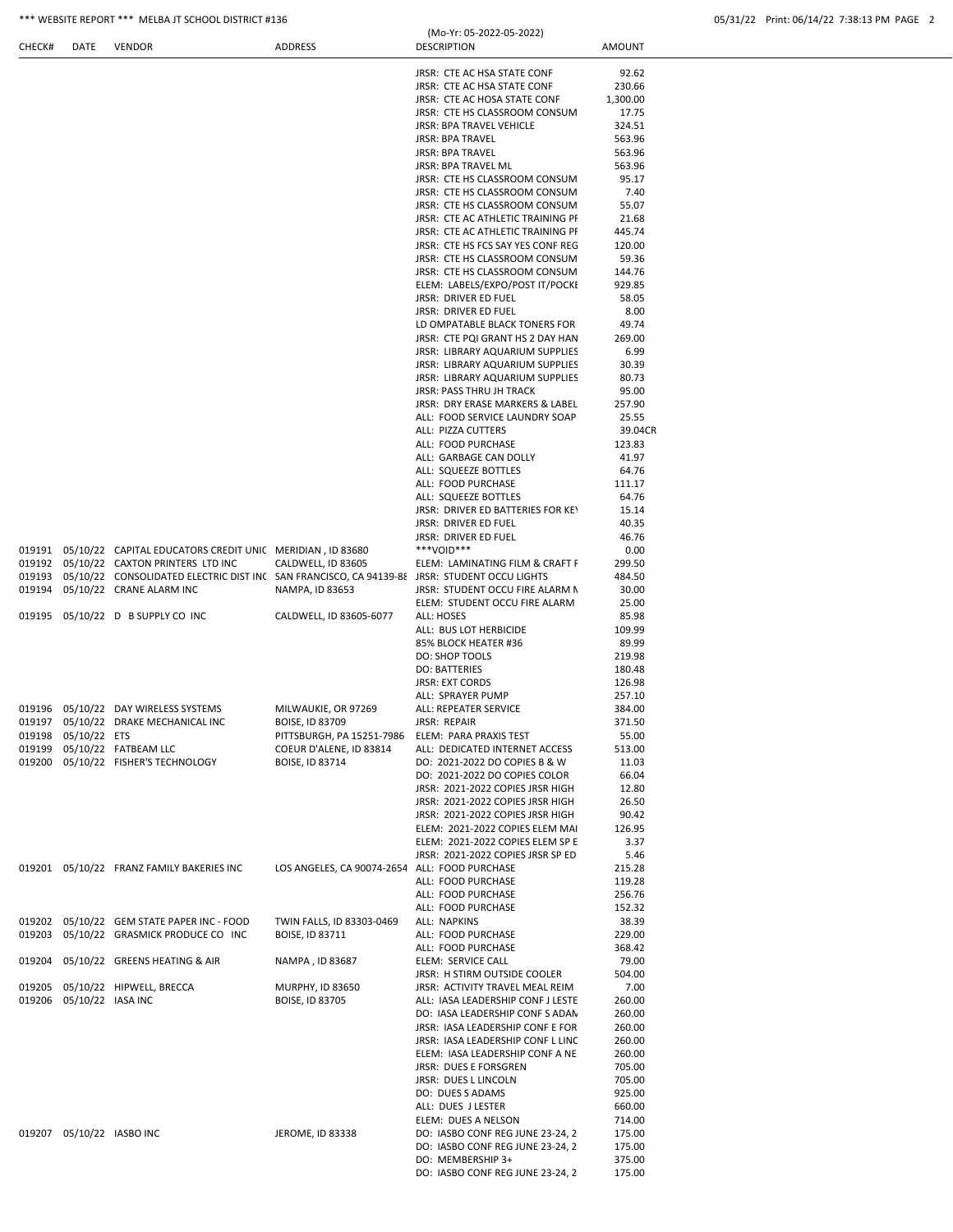# \*\*\* WEBSITE REPORT \*\*\* MELBA JT SCHOOL DISTRICT #136

|  | 05/31/22 Print: 06/14/22 7:38:13 PM PAGE 3 |  |  |  |
|--|--------------------------------------------|--|--|--|
|--|--------------------------------------------|--|--|--|

|        |                           |                                                               |                                           | (Mo-Yr: 05-2022-05-2022)                                    |               |
|--------|---------------------------|---------------------------------------------------------------|-------------------------------------------|-------------------------------------------------------------|---------------|
| CHECK# | DATE                      | <b>VENDOR</b>                                                 | <b>ADDRESS</b>                            | <b>DESCRIPTION</b>                                          | <b>AMOUNT</b> |
|        |                           |                                                               |                                           |                                                             |               |
| 019208 |                           | 05/10/22 IDAHO DIGITAL LEARNING ACADEI BOISE, ID 83707        |                                           | JRSR: FALL.21 IDLA CLASSES                                  | 225.00        |
|        |                           |                                                               |                                           | JRSR: APR.22 IDLA CLASSES                                   | 225.00        |
|        |                           |                                                               |                                           | JRSR: FEB.22 IDLA CLASSES                                   | 4,125.00      |
|        |                           |                                                               |                                           | JRSR: FALL.21 FLEX B IDLA CLASSES                           | 150.00        |
|        |                           |                                                               |                                           | JRSR: SPR.22 FLEX B CLASSES                                 | 75.00         |
|        |                           |                                                               |                                           | JRSR: SPR.22 FLEX A IDLA CLASSES                            | 375.00        |
|        |                           | 019209 05/10/22 STATE OF IDAHO, DEPT H & W                    | BOISE, ID 83720-0036                      | ALL: 2021-2022 MEDICAID MATCH                               | 500.00        |
|        |                           |                                                               |                                           | ALL: 2021-2022 MEDICAID MATCH                               | 6,466.33      |
|        |                           |                                                               |                                           | ALL: 2021-2022 MEDICAID MATCH                               | 1.98          |
| 019210 |                           | 05/10/22 IDAHO HIGH SCHOOL ACTIVITIES A BOISE, ID 83704       |                                           | DO: LIFETIME PASS D JAMISON                                 | 100.00        |
|        |                           | 019211 05/10/22 IDAHO PRESS TRIBUNE LLC                       | NAMPA, ID 83652-9399                      | LEGAL ADD FOR ALL FUELS RFP                                 | 77.62         |
|        |                           | 019212 05/10/22 JOHNSTONE SUPPLY                              | BOISE, ID 83713                           | JRSR: STUDENT OCCU V BELTS AC UI                            | 287.66        |
|        |                           | 019213 05/10/22 KUNA LUMBER INC                               | KUNA, ID 83634                            | ALL: SCREWS/BOLTS                                           | 106.22        |
|        |                           |                                                               |                                           | DO: GARBAGE DISPOSAL                                        | 139.99        |
| 019214 |                           | 05/10/22 MARV S TIRE SERVICE                                  | NAMPA, ID 83686                           | ALL: 85%BATTERIES                                           | 365.90        |
| 019215 |                           | 05/10/22 MEADOW GOLD DAIRIES INC                              | PASADENA, CA 91110-2833                   | ALL: FOOD PURCHASE                                          | 2,652.44      |
|        |                           |                                                               |                                           | ALL: FOOD PURCHASE                                          | 793.00        |
| 019216 |                           | 05/10/22 GOOD SOURCE TOOLS FOR SCHOC EMMETT, ID 83617         |                                           | ALL: FOOD PURCHASE                                          | 6,425.42      |
|        |                           |                                                               |                                           | ALL: FOOD PURCHASE                                          | 1,854.72      |
| 019217 |                           | 05/10/22 OFFICE DEPOT BUSINESS                                | PHOENIX, AZ 85038-9248                    | JRSR: 2021-2022 WHITE COPIER PAF                            | 1,026.30      |
|        |                           |                                                               |                                           | ELEM: WHITE COPIER PAPER                                    | 342.10        |
| 019218 |                           | 05/10/22 SHAMROCK FOODS COMPANY                               | SEATTLE, WA 98124                         | ALL: FOOD PURCHASE                                          | 1,804.79      |
|        |                           |                                                               |                                           | ALL: FOOD PURCHASE                                          | 784.56        |
| 019219 |                           | 05/10/22 SHATTUCK BARBARA                                     | NAMPA, ID 83686                           | ALL: 85% REIM PHYSICAL                                      | 74.00         |
| 019220 |                           | 05/10/22 SOUTHWEST DISTRICT HEALTH DE CALDWELL, ID 83607-4701 |                                           | JRSR: FEDERAL USDA SCHOOL INSPE                             |               |
|        |                           |                                                               |                                           |                                                             | 267.00        |
|        |                           |                                                               |                                           | ELEM: FEDERAL USDA SCHOOL INSP                              | 267.00        |
|        |                           | 019221 05/10/22 STRADLEY JENIFER                              | NAMPA, ID 83686                           | ELEM: CREDIT REIM NNU TRAUMA I                              | 60.00         |
|        |                           |                                                               |                                           | ELEM: CREDIT REIM NNU LEARNING                              | 60.00         |
|        |                           |                                                               |                                           | ELEM: CREDIT REIM NNU FRAMEW(                               | 60.00         |
| 019222 |                           | 05/10/22 TEPLY & ASSOCIATES                                   | MELBA, ID 83641                           | DO: PRINTED WINDOW ENVELOPES                                | 255.07        |
|        | 019223 05/10/22 BELL, ELI |                                                               | MELBA, ID 83641                           | ALL: 85% REIM DOT TESTING SKILS                             | 90.00         |
|        |                           |                                                               |                                           | ALL: 85% REIM DRIVER PERMIT CLA                             | 29.00         |
|        |                           |                                                               |                                           | ALL: 85% REIM CDL INDORSEMENTS                              | 40.00         |
|        |                           |                                                               |                                           | ALL: 85% REIM FINGERPRINT FEE                               | 10.00         |
|        |                           |                                                               |                                           | JRSR: ACTIVITY TRAVEL MEAL REIM                             | 7.00          |
|        |                           | 019224 05/10/22 UNITED OIL                                    | CALDWELL, ID 83606-0160                   | ALL: UNLEADED FUEL                                          | 875.29        |
|        |                           |                                                               |                                           | ALL: UNLEADED FUEL                                          | 832.81        |
|        |                           |                                                               |                                           | ALL: DYED DIESEL                                            | 2,696.00      |
|        |                           | 019225 05/10/22 VERIZON WIRELESS                              | DALLAS, TX 75266-0108                     | ALL: 2021-2022 ADMIN CELL PHONE                             | 394.64        |
| 019226 |                           | 05/10/22 VOLKERS, MEGAN                                       |                                           | DO: REIM LAW INSTITUTE PARKING                              | 15.00         |
| 019227 |                           | 05/10/22 NELSON ADAMS NACO                                    | RIALTO, CA 92376                          | ELEM: STUDENT OCCU LOCK BOX LL                              | 108.00        |
| 019228 |                           | 05/10/22 SYSCO USA INC                                        | <b>BOISE, ID 83717</b>                    | ALL: FOOD PURCHASE                                          | 121.49        |
|        |                           |                                                               |                                           | ALL: FOOD PURCHASE                                          | 79.12         |
| 019229 |                           | 05/10/22 GEM STATE PAPER INC - MAINT                          | TWIN FALLS, ID 83303-0469                 | ELEM: 6 CS PAPER TOWELS                                     | 308.04        |
|        |                           |                                                               |                                           | ELEM: 6 CS TOILET PAPER                                     | 239.22        |
|        |                           |                                                               |                                           | <b>JRSR: 8 CS PAPER TOWELS</b>                              | 410.72        |
|        |                           |                                                               |                                           | ELEM: 6 CS TOILET PAPER                                     | 39.87         |
|        |                           |                                                               |                                           | ELEM: 6 CS FOAM SOAP                                        | 305.04        |
|        |                           |                                                               |                                           | <b>JRSR: 8 CS TOILET PAPER</b>                              | 318.96        |
|        |                           | 019230 05/10/22 WEST ADA SCHOOL DISTRICT                      |                                           |                                                             |               |
|        |                           |                                                               | MERIDIAN, ID 83642<br>BLUEFIELD, WV 24701 | ELEM: DHH TUITION 3RD QUARTER                               | 2,542.00      |
|        |                           | 019231 05/10/22 DOUGLAS FOOD STORES, INC                      |                                           | <b>JRSR: MILKCOOLER</b>                                     | 3,559.73      |
|        |                           | 019232 05/10/22 ANDERSON JULIAN HULL LLP                      | BOISE, ID 83707-7426                      | ALL: LEGAL SERVICE                                          | 19.50         |
| 019233 |                           | 05/10/22 CLARK, CASEY                                         | MELBA, ID 83641                           | JRSR: MILEAGE REIM                                          | 80.68         |
|        |                           | 019234 05/10/22 CITY OF MELBA                                 | MELBA, ID 83641                           | ALL: 2021-2022 WATER/SEWER/TRA                              | 4,212.25      |
|        |                           | 019235 05/10/22 D B SUPPLY CO INC                             | CALDWELL, ID 83605-6077                   | ALL: 85% AIR TANK NIPPLE #40                                | 21.84         |
|        |                           | 019236 05/10/22 DELTA FIRE SYSTEMS INC                        | MERIDIAN, ID 83642                        | ELEM: REPAIR BELL SYSTEM                                    | 525.00        |
|        |                           | 019237 05/10/22 FISHER'S FINANCE INC                          | DALLAS, TX 75266-0831                     | ELEM: 2021-2022 COPIER LEASE SP I                           | 35.00         |
|        |                           |                                                               |                                           | JRSR: 2021-2022 COPIER LEASE JRSR                           | 134.86        |
|        |                           |                                                               |                                           | JRSR: 2021-2022 COPIER LEASE SP E                           | 35.00         |
|        |                           |                                                               |                                           | DO: 2021-2022 COPIER LEASE DO                               | 64.32         |
|        |                           |                                                               |                                           | JRSR: 2021-2022 COPIER LEASE JRSR                           | 64.32         |
|        |                           |                                                               |                                           | ELEM: 2021-2022 COPIER LEASE ELE                            | 134.86        |
|        |                           | 019238 05/10/22 GRASMICK PRODUCE CO INC                       | BOISE, ID 83711                           | ALL: FOOD PURCHASE                                          | 8.30          |
| 019239 |                           | 05/10/22 IDAHO DIGITAL LEARNING ACADEI BOISE, ID 83707        |                                           | ALL: 2021-2022 OCCUPATIONAL THI                             | 261.33        |
| 019240 | 05/10/22 LOWES            |                                                               | ATLANTA, GA 30353.0954                    | <b>JRSR: SB FREEZER</b>                                     | 236.55        |
|        |                           |                                                               |                                           | JRSR: DOOR GUARD RAIN                                       | 49.81         |
|        |                           |                                                               |                                           | <b>JRSR: WTROOM FANS</b>                                    | 10.60         |
|        |                           | 019241 05/10/22 MARV S TIRE SERVICE                           | NAMPA, ID 83686                           | ALL: LAWNMOWER FLAT TIRE REPAI                              | 44.00         |
|        |                           | 019242 05/10/22 NEUMEYER MARY                                 | EAGLE, ID 83616                           | ALL: 2021-2022 SCHOOL PSYHOLOG                              | 5,075.80      |
| 019243 |                           | 05/10/22 RISE EARLY INTERVENTION LLC                          | MESA, AZ 85206                            | ALL: 2021-2022 SPEECH & LANG THI                            | 6,467.50      |
|        |                           |                                                               |                                           | 2021-2022 BEHAVIOR INTERVENTIOI                             | 4,682.72      |
| 019244 |                           | 05/10/22 SIMPLOT PARTNERS INC                                 |                                           | LOS ANGELES, CA 90084-1136 ALL: GRASS SEED, 24D, GAMEON SPR | 1,453.06      |
| 019245 |                           | 05/10/22 SMITHS LAWNMOWER SALES                               | CALDWELL, ID 83605                        | JRSR: LAWNMOWER SAFETY SWITCH                               | 26.10         |
|        |                           |                                                               |                                           | JRSR: LAWNMOWER OIL + FILTERS                               | 104.44        |
| 019246 |                           | 05/10/22 UNITED OIL                                           | CALDWELL, ID 83606-0160                   | ALL: DYED DIESEL                                            | 2,625.72      |
| 019247 |                           | 05/10/22 WESTERN MOUNTAIN BUS SALES I NAMPA, ID 83686         |                                           | ALL: 85% BUS#46 REPAIRED FAULTY                             | 136.48        |
|        |                           |                                                               |                                           | ALL: 85% BUS #44 REPAIRED FAULT                             | 563.93        |
|        | 019248 05/25/22 PAYROLL   |                                                               | MELBA, ID 83641                           | HS SUBSTITUTES - 052022                                     | 1,640.00      |
|        |                           |                                                               |                                           | EXCEPT. CHILD TEACHR - 052022                               | 11,581.82     |
|        |                           |                                                               |                                           | PRESCHOOL EDUC ASST - 052022                                | 1,333.00      |
|        |                           |                                                               |                                           | AC CERT MIDDLESCHOOL - 052022                               | 1,038.00      |
|        |                           |                                                               |                                           | TITLE I MIGRANT ED A - 052022                               | 1,272.34      |
|        |                           |                                                               |                                           | MIGRANT ADMIN. SALARIES - 05202                             | 679.33        |
|        |                           |                                                               |                                           | SPORTS JH - CERTIFIED - 052022                              | 190.00        |
|        |                           |                                                               |                                           |                                                             |               |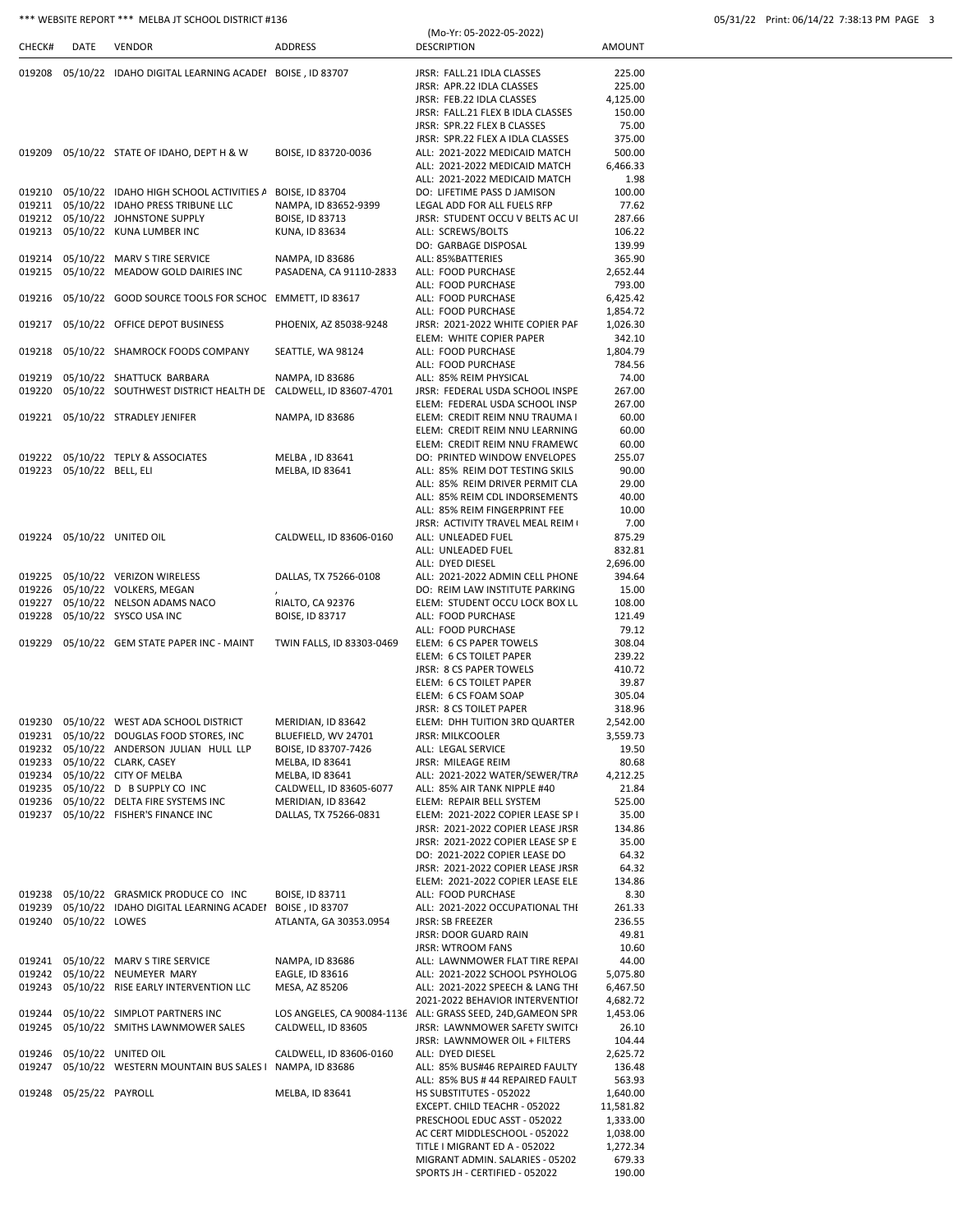| CHECK# | DATE | VENDOR                               | ADDRESS               | <b>DESCRIPTION</b>                                               | <b>AMOUNT</b>          |  |
|--------|------|--------------------------------------|-----------------------|------------------------------------------------------------------|------------------------|--|
|        |      |                                      |                       | DRIVER'S ED TEACHER - 052022                                     | 1,650.00               |  |
|        |      |                                      |                       | SOFTBALL COACH - CERTIFI - 052022                                | 543.77                 |  |
|        |      |                                      |                       | FOOTBALL COACH - CERTIFI - 052022                                | 258.40                 |  |
|        |      |                                      |                       | TRACK COACH - CERTIFIED - 052022                                 | 978.64                 |  |
|        |      |                                      |                       | ADVISOR CERT - 052022                                            | 1,353.65               |  |
|        |      |                                      |                       | ADVISOR CERT - 052022                                            | 249.99                 |  |
|        |      |                                      |                       | HC CERT TRACK - 052022                                           | 1,482.91               |  |
|        |      |                                      |                       | HC CERT SOFTBALL - 052022<br>AC CLASSIFIED - 052022              | 1,482.91<br>1,500.00   |  |
|        |      |                                      |                       | AC CLASSIFIED - 052022                                           | 1,988.66               |  |
|        |      |                                      |                       | ADVISOR CLASSIFIED - 052022                                      | 250.00                 |  |
|        |      |                                      |                       | NURSING PROGRAM - 052022                                         | 2,064.56               |  |
|        |      |                                      |                       | TRANSPORTATION TRAINER - 05202.                                  | 491.13                 |  |
|        |      |                                      |                       | TRANS ACTIVITY SALRY - 052022<br>TRANSPORTATION TECHNICIA - 0520 | 973.75<br>3,110.52     |  |
|        |      |                                      |                       | TRANSPORTATION DISPATCHE - 0520                                  | 975.88                 |  |
|        |      |                                      |                       | TRANSPORTATION SUPERVISO - 052                                   | 541.13                 |  |
|        |      |                                      |                       | PUPIL TO SCHOOL - 052022                                         | 8,122.58               |  |
|        |      |                                      |                       | MAINTENANCE HB743 - 052022                                       | 3,841.46               |  |
|        |      |                                      |                       | MAINTENANCE SALARY - 052022                                      | 4,493.78               |  |
|        |      |                                      |                       | BUILDING CARE SALARY - 052022<br>BUSINESS SECRETARY - 052022     | 9,615.50<br>2,741.50   |  |
|        |      |                                      |                       | VO ED HEALTH OCCUPATIONS - 0520                                  | 226.89                 |  |
|        |      |                                      |                       | VO ED TEACHER ASS'T - 052022                                     | 238.75                 |  |
|        |      |                                      |                       | VO ED BUSINESS - 052022                                          | 226.89                 |  |
|        |      |                                      |                       | VO ED AFNR - 052022                                              | 630.82                 |  |
|        |      |                                      |                       | ELEMENTARY TEACHER - 052022                                      | 76,396.43              |  |
|        |      |                                      |                       | IDAHO READING INITIA - 052022<br>ELEM ED ASSISTANT - 052022      | 2,958.33<br>2,473.27CR |  |
|        |      |                                      |                       | LEP EDUCATIONAL ASST - 052022                                    | 479.29                 |  |
|        |      |                                      |                       | MUSIC ELEMENTARY - 052022                                        | 3,781.53               |  |
|        |      |                                      |                       | IDAHO READING ED AST - 052022                                    | 1,015.31               |  |
|        |      |                                      |                       | ELEM SUBSTITUTES - 052022                                        | 2,365.00               |  |
|        |      |                                      |                       | SECONDARY TEACHER - 052022<br>MUSIC SECONDARY - 052022           | 95,734.18<br>3,697.91  |  |
|        |      |                                      |                       | IDEA PART B SALARIES - 052022                                    | 500.00                 |  |
|        |      |                                      |                       | IDEA PART B AIDE SALARIE - 052022                                | 1,281.58               |  |
|        |      |                                      |                       | IDEA PRESCHOOL EA SALARY - 05202                                 | 599.50CR               |  |
|        |      |                                      |                       | MEDICAID CERTIFIED SALAR - 05202.                                | 3,467.58               |  |
|        |      |                                      |                       | MEDICAID EA SALARIES - 052022<br>GUIDANCE/HEALTH SLRY - 052022   | 6,753.78<br>4,342.25   |  |
|        |      |                                      |                       | COLLEGE & CAREER ADVISIN - 05202                                 | 2,770.83               |  |
|        |      |                                      |                       | INSTRUCT IMPROVE AID - 052022                                    | 907.64                 |  |
|        |      |                                      |                       | MEDIA EDUCAT ASST - 052022                                       | 1,667.90               |  |
|        |      |                                      |                       | TECHNOLOGY DIRECTOR - 052022                                     | 4,027.28               |  |
|        |      |                                      |                       | TECHNOLOGY ASSISTANT - 052022<br>BOARD CLERK - 052022            | 3,216.66<br>196.69     |  |
|        |      |                                      |                       | DIST. ADMINISTRATOR - 052022                                     | 8,204.16               |  |
|        |      |                                      |                       | TITLE IA ADMIN SALARY - 052022                                   | 557.91                 |  |
|        |      |                                      |                       | TITLE I EDUCAT ASST - 052022                                     | 4,923.87               |  |
|        |      |                                      |                       | DIST ADMIN SECRETARY - 052022                                    | 1,530.36               |  |
|        |      |                                      |                       | SCHOOL ADMINISTRATOR - 052022<br>SCHOOL ADM SECRETARY - 052022   | 11,201.91<br>5,512.63  |  |
|        |      |                                      |                       | <b>BUSINESS OPERATION - 052022</b>                               | 4,048.83               |  |
|        |      |                                      |                       | FOOD SERVICE SALARY - 052022                                     | 7,283.61               |  |
|        |      | 019249 05/25/22 PACIFIC SOURCE COBRA | SPRINGFIELD, OR 97475 | Ins: COBRA - 052022                                              | 0.13                   |  |
|        |      |                                      |                       | Ins: COBRA - 052022                                              | 1.87                   |  |
|        |      |                                      |                       | Ins: COBRA - 052022<br>Ins: COBRA - 052022                       | 2.47<br>0.05           |  |
|        |      |                                      |                       | Ins: COBRA - 052022                                              | 1.00                   |  |
|        |      |                                      |                       | Ins: COBRA - 052022                                              | 19.16                  |  |
|        |      |                                      |                       | Ins: COBRA - 052022                                              | 0.38                   |  |
|        |      |                                      |                       | Ins: COBRA - 052022                                              | 1.73                   |  |
|        |      |                                      |                       | Ins: COBRA - 052022<br>Ins: COBRA - 052022                       | 22.37<br>1.00          |  |
|        |      |                                      |                       | Ins: COBRA - 052022                                              | 1.00                   |  |
|        |      |                                      |                       | Ins: COBRA - 052022                                              | 2.90                   |  |
|        |      |                                      |                       | Ins: COBRA - 052022                                              | 0.96                   |  |
|        |      |                                      |                       | Ins: COBRA - 052022                                              | 0.51                   |  |
|        |      |                                      |                       | Ins: COBRA - 052022<br>Ins: COBRA - 052022                       | 0.30<br>0.16           |  |
|        |      |                                      |                       | Ins: COBRA - 052022                                              | 0.05                   |  |
|        |      |                                      |                       | Ins: COBRA - 052022                                              | 2.00                   |  |
|        |      |                                      |                       | Ins: COBRA - 052022                                              | 1.24                   |  |
|        |      |                                      |                       | Ins: COBRA - 052022<br>Ins: COBRA - 052022                       | 1.38<br>0.75           |  |
|        |      |                                      |                       | Ins: COBRA - 052022                                              | 0.07                   |  |
|        |      |                                      |                       | Ins: COBRA - 052022                                              | 0.05                   |  |
|        |      |                                      |                       | Ins: COBRA - 052022                                              | 1.55                   |  |
|        |      |                                      |                       | Ins: COBRA - 052022<br>Ins: COBRA - 052022                       | 0.11                   |  |
|        |      |                                      |                       | Ins: COBRA - 052022                                              | 2.65<br>1.49           |  |
|        |      |                                      |                       | Ins: COBRA - 052022                                              | 1.51                   |  |
|        |      |                                      |                       | Ins: COBRA - 052022                                              | 2.13                   |  |

(Mo-Yr: 05-2022-05-2022)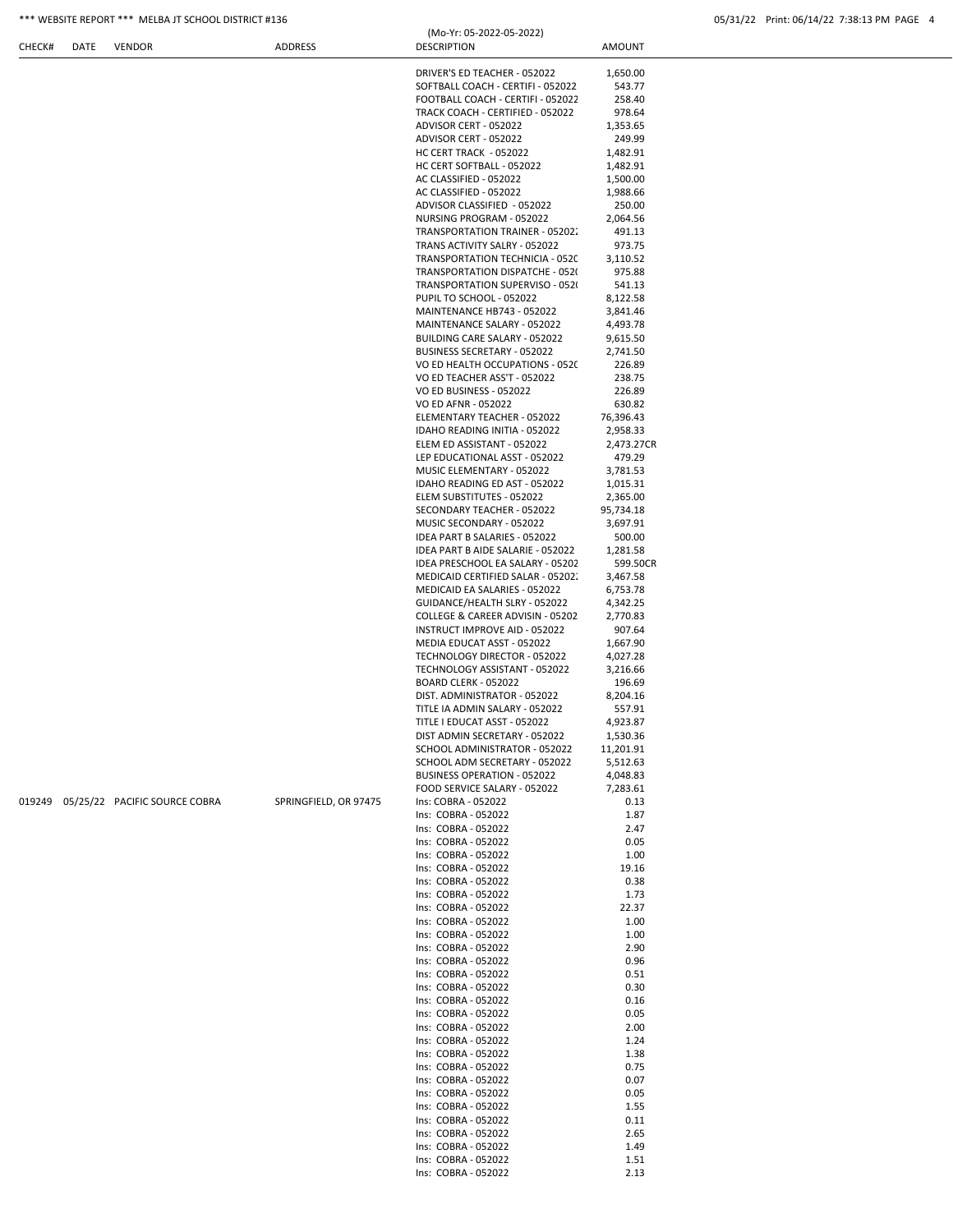|  | 05/31/22 Print: 06/14/22 7:38:13 PM PAGE 5 |  |  |  |
|--|--------------------------------------------|--|--|--|
|  |                                            |  |  |  |

|        |      | *** WEBSITE REPORT *** MELBA JT SCHOOL DISTRICT #136 |                            |                                                      |                | 05/31/22 Print: 06/14/22 7:38:13 PM PAGE 5 |
|--------|------|------------------------------------------------------|----------------------------|------------------------------------------------------|----------------|--------------------------------------------|
| CHECK# | DATE | VENDOR                                               | <b>ADDRESS</b>             | (Mo-Yr: 05-2022-05-2022)<br><b>DESCRIPTION</b>       | AMOUNT         |                                            |
|        |      |                                                      |                            | Ins: COBRA - 052022                                  | 1.04           |                                            |
|        |      |                                                      |                            | Ins: COBRA - 052022                                  | 1.50           |                                            |
|        |      |                                                      |                            | Ins: COBRA - 052022                                  | 1.00           |                                            |
|        |      |                                                      |                            | Ins: COBRA - 052022                                  | 2.00           |                                            |
|        |      |                                                      |                            | Ins: COBRA - 052022                                  | 3.49           |                                            |
|        |      | 019250 05/25/22 Met Life Ins: Dental                 | Kansas City, MO 64180-4466 | Ins: Dental - 052022                                 | 5.29           |                                            |
|        |      |                                                      |                            | Ins: Dental - 052022<br>Ins: Dental - 052022         | 50.41          |                                            |
|        |      |                                                      |                            | Ins: Dental - 052022                                 | 50.03<br>8.34  |                                            |
|        |      |                                                      |                            | Ins: Dental - 052022                                 | 25.14          |                                            |
|        |      |                                                      |                            | Ins: Dental - 052022                                 | 9.49           |                                            |
|        |      |                                                      |                            | Ins: Dental - 052022                                 | 16.74          |                                            |
|        |      |                                                      |                            | Ins: Dental - 052022                                 | 66.96          |                                            |
|        |      |                                                      |                            | Ins: Dental - 052022                                 | 30.53          |                                            |
|        |      |                                                      |                            | Ins: Dental - 052022                                 | 50.22          |                                            |
|        |      |                                                      |                            | Ins: Dental - 052022                                 | 33.48          |                                            |
|        |      |                                                      |                            | Ins: Dental - 052022<br>Ins: Dental - 052022         | 33.48<br>16.93 |                                            |
|        |      |                                                      |                            | Ins: Dental - 052022                                 | 32.21          |                                            |
|        |      |                                                      |                            | Ins: Dental - 052022                                 | 66.96          |                                            |
|        |      |                                                      |                            | Ins: Dental - 052022                                 | 33.48          |                                            |
|        |      |                                                      |                            | Ins: Dental - 052022                                 | 443.17         |                                            |
|        |      |                                                      |                            | Ins: Dental - 052022                                 | 24.49          |                                            |
|        |      |                                                      |                            | Ins: Dental - 052022                                 | 12.71          |                                            |
|        |      |                                                      |                            | Ins: Dental - 052022                                 | 574.56         |                                            |
|        |      |                                                      |                            | Ins: Dental - 052022                                 | 33.48          |                                            |
|        |      |                                                      |                            | Ins: Dental - 052022                                 | 55.12          |                                            |
|        |      |                                                      |                            | Ins: Dental - 052022<br>Ins: Dental - 052022         | 2.23<br>43.09  |                                            |
|        |      |                                                      |                            | Ins: Dental - 052022                                 | 6.67           |                                            |
|        |      |                                                      |                            | Ins: Dental - 052022                                 | 33.48          |                                            |
|        |      |                                                      |                            | Ins: Dental - 052022                                 | 49.23          |                                            |
|        |      | 019251 05/25/22 Met Life Ins: Vision                 | Kansas City, MO 64180-4466 | Ins: Vision - 052022                                 | 4.78           |                                            |
|        |      |                                                      |                            | Ins: Vision - 052022                                 | 7.85           |                                            |
|        |      |                                                      |                            | Ins: Vision - 052022                                 | 1.00           |                                            |
|        |      |                                                      |                            | Ins: Vision - 052022                                 | 2.42           |                                            |
|        |      |                                                      |                            | Ins: Vision - 052022                                 | 121.86         |                                            |
|        |      |                                                      |                            | Ins: Vision - 052022<br>Ins: Vision - 052022         | 18.43<br>1.90  |                                            |
|        |      |                                                      |                            | Ins: Vision - 052022                                 | 6.12           |                                            |
|        |      |                                                      |                            | Ins: Vision - 052022                                 | 11.91          |                                            |
|        |      |                                                      |                            | Ins: Vision - 052022                                 | 16.83          |                                            |
|        |      |                                                      |                            | Ins: Vision - 052022                                 | 11.01          |                                            |
|        |      |                                                      |                            | Ins: Vision - 052022                                 | 3.21           |                                            |
|        |      |                                                      |                            | Ins: Vision - 052022                                 | 6.36           |                                            |
|        |      |                                                      |                            | Ins: Vision - 052022                                 | 6.36           |                                            |
|        |      |                                                      |                            | Ins: Vision - 052022<br>Ins: Vision - 052022         | 9.54<br>22.25  |                                            |
|        |      |                                                      |                            | Ins: Vision - 052022                                 | 142.30         |                                            |
|        |      |                                                      |                            | Ins: Vision - 052022                                 | 0.42           |                                            |
|        |      |                                                      |                            | Ins: Vision - 052022                                 | 6.36           |                                            |
|        |      |                                                      |                            | Ins: Vision - 052022                                 | 12.72          |                                            |
|        |      |                                                      |                            | Ins: Vision - 052022                                 | 0.86           |                                            |
|        |      |                                                      |                            | Ins: Vision - 052022                                 | 0.31           |                                            |
|        |      |                                                      |                            | Ins: Vision - 052022                                 | 0.30           |                                            |
|        |      |                                                      |                            | Ins: Vision - 052022                                 | 6.36           |                                            |
|        |      |                                                      |                            | Ins: Vision - 052022                                 | 8.84<br>15.72  |                                            |
|        |      |                                                      |                            | Ins: Vision - 052022<br>Ins: Vision - 052022         | 0.31           |                                            |
|        |      |                                                      |                            | Ins: Vision - 052022                                 | 6.61           |                                            |
|        |      |                                                      |                            | Ins: Vision - 052022                                 | 13.53          |                                            |
|        |      |                                                      |                            | Ins: Vision - 052022                                 | 9.58           |                                            |
|        |      |                                                      |                            | Ins: Vision - 052022                                 | 9.50           |                                            |
|        |      |                                                      |                            | Ins: Vision - 052022                                 | 0.70           |                                            |
|        |      |                                                      |                            | Ins: Vision - 052022                                 | 9.83           |                                            |
|        |      | 019252 05/25/22 Met Life Ins: Group Life             | Kansas City, MO 64180-4466 | Ins: Group Life - 052022                             | 109.18         |                                            |
|        |      |                                                      |                            | Ins: Group Life - 052022<br>Ins: Group Life - 052022 | 12.92<br>11.57 |                                            |
|        |      |                                                      |                            | Ins: Group Life - 052022                             | 0.32           |                                            |
|        |      |                                                      |                            | Ins: Group Life - 052022                             | 0.49           |                                            |
|        |      |                                                      |                            | Ins: Group Life - 052022                             | 6.78           |                                            |
|        |      |                                                      |                            | Ins: Group Life - 052022                             | 1.45           |                                            |
|        |      |                                                      |                            | Ins: Group Life -052022                              | 46.64          |                                            |
|        |      |                                                      |                            | Ins: Group Life - 052022                             | 6.03           |                                            |
|        |      |                                                      |                            | Ins: Group Life - 052022                             | 3.66           |                                            |
|        |      |                                                      |                            | Ins: Group Life - 052022<br>Ins: Group Life - 052022 | 3.21<br>0.77   |                                            |
|        |      |                                                      |                            | Ins: Group Life - 052022                             | 3.17           |                                            |
|        |      |                                                      |                            | Ins: Group Life - 052022                             | 5.58           |                                            |
|        |      |                                                      |                            | Ins: Group Life - 052022                             | 7.35           |                                            |
|        |      |                                                      |                            | Ins: Group Life - 052022                             | 10.39          |                                            |
|        |      |                                                      |                            | Ins: Group Life - 052022                             | 5.07           |                                            |
|        |      |                                                      |                            | Ins: Group Life - 052022                             | 9.76           |                                            |
|        |      |                                                      |                            | Ins: Group Life - 052022                             | 17.07          |                                            |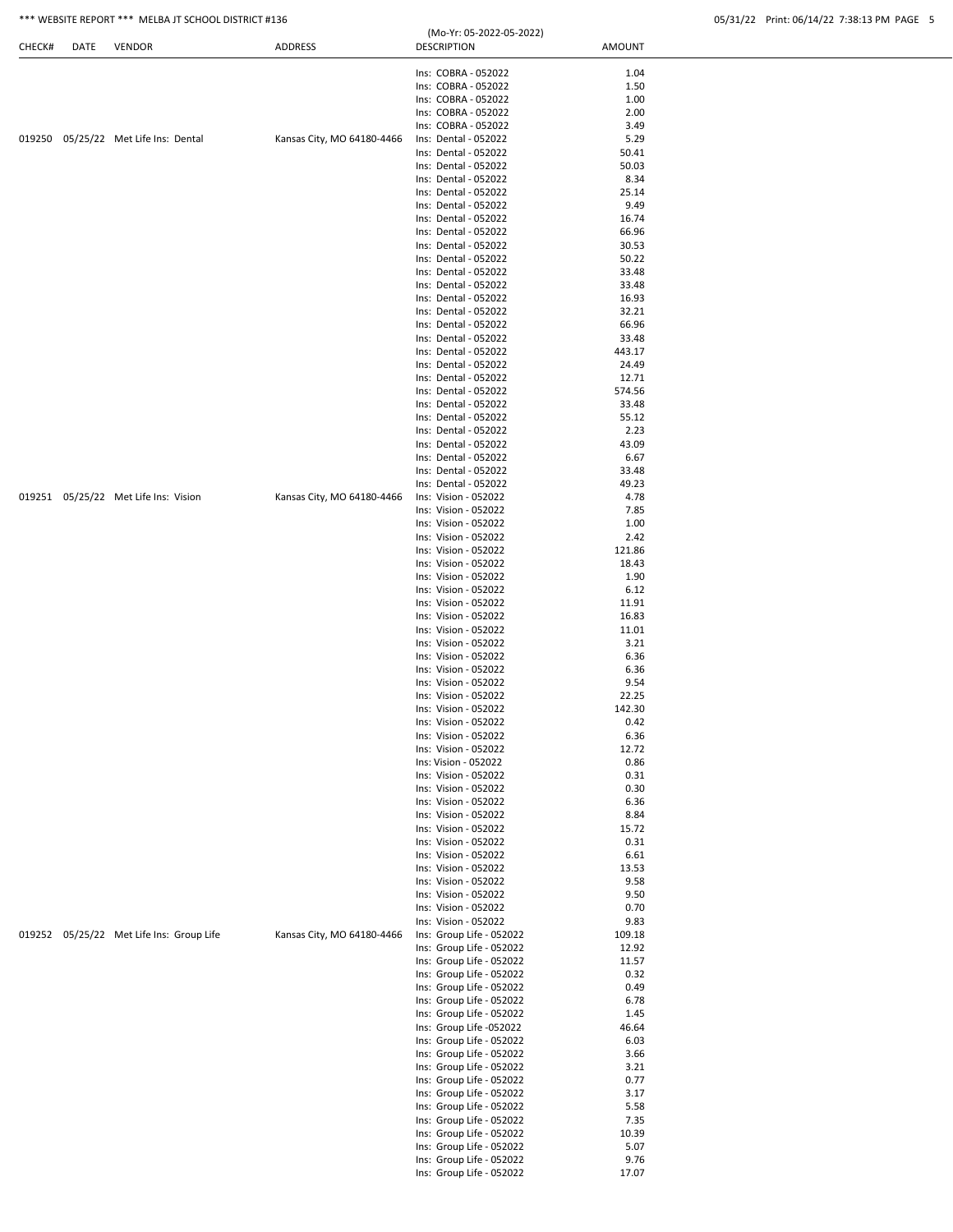| CHECK# | DATE                  | <b>VENDOR</b>                               | ADDRESS                                                 | <b>DESCRIPTION</b>                                           | AMOUNT           |  |
|--------|-----------------------|---------------------------------------------|---------------------------------------------------------|--------------------------------------------------------------|------------------|--|
|        |                       |                                             |                                                         | Ins: Group Life - 052022                                     | 2.44             |  |
|        |                       |                                             |                                                         | Ins: Group Life - 052022                                     | 4.88             |  |
|        |                       |                                             |                                                         | Ins: Group Life - 052022                                     | 4.88             |  |
|        |                       |                                             |                                                         | Ins: Group Life - 052022                                     | 4.88             |  |
|        |                       |                                             |                                                         | Ins: Group Life - 052022<br>Ins: Group Life - 052022         | 2.46             |  |
|        |                       |                                             |                                                         | Ins: Group Life - 052022                                     | 4.70<br>14.14    |  |
|        |                       |                                             |                                                         | Ins: Group Life - 052022                                     | 4.88             |  |
|        |                       |                                             |                                                         | Ins: Group Life - 052022                                     | 4.88             |  |
|        |                       |                                             |                                                         | Ins: Group Life - 052022                                     | 8.45             |  |
|        |                       |                                             |                                                         | Ins: Group Life - 052022                                     | 1.86             |  |
|        |                       |                                             |                                                         | Ins: Group Life - 052022                                     | 93.50            |  |
|        |                       |                                             |                                                         | Ins: Group Life - 052022                                     | 0.24<br>0.23     |  |
|        |                       |                                             |                                                         | Ins: Group Life - 052022<br>Ins: Group Life - 052022         | 0.24             |  |
|        |                       |                                             |                                                         | Ins: Group Life - 052022                                     | 0.66             |  |
|        |                       |                                             |                                                         | Ins: Group Life - 052022                                     | 9.13             |  |
|        |                       | 019253 05/25/22 Met Life Ins: Long Term Dis | Kansas City, MO 64180-4466                              | Ins: Long Term Dis - 052022                                  | 158.60           |  |
|        |                       |                                             |                                                         | Ins: Long Term Dis - 052022                                  | 6.94             |  |
|        |                       |                                             |                                                         | Ins: Long Term Dis - 052022                                  | 7.21             |  |
|        |                       |                                             |                                                         | Ins: Long Term Dis - 052022                                  | 20.09            |  |
|        |                       |                                             |                                                         | Ins: Long Term Dis - 052022<br>Ins: Long Term Dis - 052022   | 0.42<br>30.29    |  |
|        |                       |                                             |                                                         | Ins: Long Term Dis - 052022                                  | 2.33             |  |
|        |                       |                                             |                                                         | Ins: Long Term Dis - 052022                                  | 0.44             |  |
|        |                       |                                             |                                                         | Ins: Long Term Dis - 052022                                  | 1.38             |  |
|        |                       |                                             |                                                         | Ins: Long Term Dis - 052022                                  | 14.82            |  |
|        |                       |                                             |                                                         | Ins: Long Term Dis - 052022                                  | 0.43             |  |
|        |                       |                                             |                                                         | Ins: Long Term Dis - 052022                                  | 1.16             |  |
|        |                       |                                             |                                                         | Ins: Long Term Dis - 052022                                  | 5.59             |  |
|        |                       |                                             |                                                         | Ins: Long Term Dis - 052022                                  | 8.97<br>6.39     |  |
|        |                       |                                             |                                                         | Ins: Long Term Dis - 052022<br>Ins: Long Term Dis - 052022   | 0.24             |  |
|        |                       |                                             |                                                         | Ins: Long Term Dis - 052022                                  | 9.20             |  |
|        |                       |                                             |                                                         | Ins: Long Term Dis - 052022                                  | 9.42             |  |
|        |                       |                                             |                                                         | Ins: Long Term Dis - 052022                                  | 10.79            |  |
|        |                       |                                             |                                                         | Ins: Long Term Dis - 052022                                  | 8.63             |  |
|        |                       |                                             |                                                         | Ins: Long Term Dis - 052022                                  | 5.67             |  |
|        |                       |                                             |                                                         | Ins: Long Term Dis - 052022                                  | 6.06             |  |
|        |                       |                                             |                                                         | Ins: Long Term Dis - 052022<br>Ins: Long Term Dis - 052022   | 0.60<br>6.94     |  |
|        |                       |                                             |                                                         | Ins: Long Term Dis - 052022                                  | 1.88             |  |
|        |                       |                                             |                                                         | Ins: Long Term Dis - 052022                                  | 3.68             |  |
|        |                       |                                             |                                                         | Ins: Long Term Dis - 052022                                  | 5.03             |  |
|        |                       |                                             |                                                         | Ins: Long Term Dis - 052022                                  | 7.48             |  |
|        |                       |                                             |                                                         | Ins: Long Term Dis - 052022                                  | 22.68            |  |
|        |                       |                                             |                                                         | Ins: Long Term Dis - 052022                                  | 8.41             |  |
|        |                       |                                             |                                                         | Ins: Long Term Dis - 052022                                  | 7.69             |  |
|        |                       |                                             |                                                         | Ins: Long Term Dis - 052022<br>Ins: Long Term Dis - 052022   | 191.35<br>8.20   |  |
|        |                       |                                             |                                                         | Ins: Long Term Dis - 052022                                  | 0.92             |  |
|        |                       | 019254 05/25/22 PACIFIC SOURCE FSA          | SPRINGFIELD, OR 97475-0100 FSA Participant Fee - 052022 |                                                              | 1.70             |  |
|        |                       |                                             |                                                         | FSA Participant Fee - 052022                                 | 4.50             |  |
|        |                       |                                             |                                                         | FSA Participant Fee - 052022                                 | 8.54             |  |
|        |                       |                                             |                                                         | FSA Participant Fee - 052022                                 | 4.33             |  |
|        |                       |                                             |                                                         | FSA Participant Fee - 052022                                 | 0.17             |  |
|        |                       |                                             |                                                         | FSA Participant Fee - 052022<br>FSA Participant Fee - 052022 | 2.42             |  |
|        |                       |                                             |                                                         | FSA Participant Fee - 052022                                 | 1.66<br>6.10     |  |
|        |                       |                                             |                                                         | FSA Participant Fee - 052022                                 | 0.46             |  |
|        |                       |                                             |                                                         | FSA Participant Fee - 052022                                 | 0.58             |  |
|        |                       |                                             |                                                         | FSA Participant Fee - 052022                                 | 3.92             |  |
|        |                       |                                             |                                                         | FSA Participant Fee - 052022                                 | 0.48             |  |
|        |                       |                                             |                                                         | FSA Participant Fee - 052022                                 | 1.34             |  |
|        |                       |                                             |                                                         | FSA Participant Fee - 052022                                 | 0.71             |  |
|        |                       |                                             |                                                         | FSA Participant Fee - 052022                                 | 0.21             |  |
|        |                       |                                             |                                                         | FSA Participant Fee - 052022<br>FSA Participant Fee - 052022 | 0.61<br>25.73    |  |
|        |                       |                                             |                                                         | FSA Participant Fee - 052022                                 | 26.54            |  |
|        | 019255 05/25/22 PERSI |                                             | BOISE, ID 83720-0078                                    | ***VOID***                                                   | 0.00             |  |
|        |                       | 019256 05/25/22 PACIFIC SOURCE Medical Ins  | SEATTLE, WA 98124-5123                                  | Ins: Medical - 052022                                        | 1,682.74         |  |
|        |                       |                                             |                                                         | Ins: Medical - 052022                                        | 9,213.75         |  |
|        |                       |                                             |                                                         | Ins: Medical - 052022                                        | 182.55           |  |
|        |                       |                                             |                                                         | Ins: Medical - 052022                                        | 832.62           |  |
|        |                       |                                             |                                                         | Ins: Medical - 052022                                        | 10,757.71        |  |
|        |                       |                                             |                                                         | Ins: Medical - 052022<br>Ins: Medical - 052022               | 480.85<br>480.85 |  |
|        |                       |                                             |                                                         | Ins: Medical - 052022                                        | 1,393.65         |  |
|        |                       |                                             |                                                         | Ins: Medical - 052022                                        | 462.65           |  |
|        |                       |                                             |                                                         | Ins: Medical - 052022                                        | 243.11           |  |
|        |                       |                                             |                                                         | Ins: Medical - 052022                                        | 480.85           |  |
|        |                       |                                             |                                                         | Ins: Medical - 052022                                        | 480.85           |  |
|        |                       |                                             |                                                         | Ins: Medical - 052022                                        | 721.28           |  |
|        |                       |                                             |                                                         | Ins: Medical - 052022                                        | 961.70           |  |
|        |                       |                                             |                                                         |                                                              |                  |  |

(Mo-Yr: 05-2022-05-2022)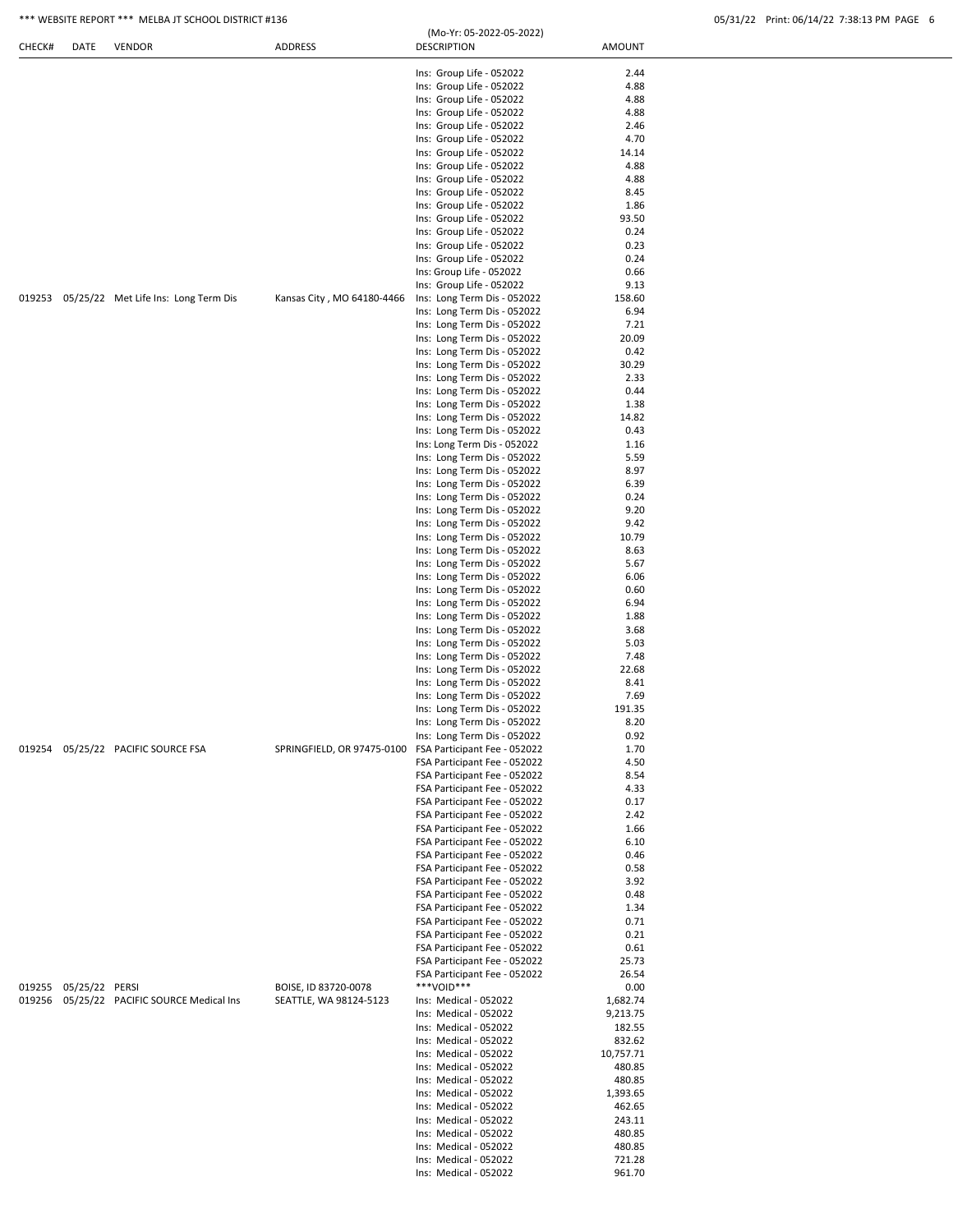| CHECK# | DATE                  | <b>VENDOR</b>                     | ADDRESS              | (Mo-Yr: 05-2022-05-2022)<br><b>DESCRIPTION</b>                 | AMOUNT             |
|--------|-----------------------|-----------------------------------|----------------------|----------------------------------------------------------------|--------------------|
|        |                       |                                   |                      | Ins: Medical - 052022                                          | 499.38             |
|        |                       |                                   |                      | Ins: Medical - 052022                                          | 1,023.19           |
|        |                       |                                   |                      | Ins: Medical - 052022                                          | 723.94             |
|        |                       |                                   |                      | Ins: Medical - 052022                                          | 718.61             |
|        |                       |                                   |                      | Ins: Medical - 052022                                          | 743.55             |
|        |                       |                                   |                      | Ins: Medical - 052022                                          | 53.11              |
|        |                       |                                   |                      | Ins: Medical - 052022                                          | 361.04             |
|        |                       |                                   |                      | Ins: Medical - 052022                                          | 593.29             |
|        |                       |                                   |                      | Ins: Medical - 052022                                          | 75.96              |
|        |                       |                                   |                      | Ins: Medical - 052022<br>Ins: Medical - 052022                 | 23.35<br>22.87     |
|        |                       |                                   |                      | Ins: Medical - 052022                                          | 23.72              |
|        |                       |                                   |                      | Ins: Medical - 052022                                          | 65.29              |
|        |                       |                                   |                      | Ins: Medical - 052022                                          | 1,187.87           |
|        |                       |                                   |                      | Ins: Medical - 052022                                          | 143.46             |
|        |                       |                                   |                      | Ins: Medical - 052022                                          | 667.78             |
|        |                       |                                   |                      | Ins: Medical - 052022                                          | 31.99              |
|        |                       |                                   |                      | Ins: Medical - 052022                                          | 1,272.53           |
|        |                       |                                   |                      | Ins: Medical - 052022                                          | 900.21             |
|        |                       | 019257 05/25/22 MSD PAYROLL TAXES |                      | Employer Payroll Tax - 052022                                  | 32.78              |
|        |                       |                                   |                      | Employer Payroll Tax - 052022<br>Employer Payroll Tax - 052022 | 5,576.58<br>764.27 |
|        |                       |                                   |                      | Employer Payroll Tax - 052022                                  | 98.88              |
|        |                       |                                   |                      | Employer Payroll Tax - 052022                                  | 840.26             |
|        |                       |                                   |                      | Employer Payroll Tax - 052022                                  | 239.23             |
|        |                       |                                   |                      | Employer Payroll Tax - 052022                                  | 243.36             |
|        |                       |                                   |                      | Employer Payroll Tax - 052022                                  | 16.94              |
|        |                       |                                   |                      | Employer Payroll Tax - 052022                                  | 124.27             |
|        |                       |                                   |                      | Employer Payroll Tax - 052022                                  | 126.41             |
|        |                       |                                   |                      | Employer Payroll Tax - 052022                                  | 41.98              |
|        |                       |                                   |                      | Employer Payroll Tax - 052022                                  | 354.52             |
|        |                       |                                   |                      | Employer Payroll Tax - 052022                                  | 492.36             |
|        |                       |                                   |                      | Employer Payroll Tax - 052022                                  | 157.93             |
|        |                       |                                   |                      | Employer Payroll Tax - 052022                                  | 209.32             |
|        |                       |                                   |                      | Employer Payroll Tax - 052022<br>Employer Payroll Tax - 052022 | 140.57<br>44.63CR  |
|        |                       |                                   |                      | Employer Payroll Tax - 052022                                  | 15.06              |
|        |                       |                                   |                      | Employer Payroll Tax - 052022                                  | 487.66             |
|        |                       |                                   |                      | Employer Payroll Tax - 052022                                  | 7,024.68           |
|        |                       |                                   |                      | Employer Payroll Tax - 052022                                  | 330.67             |
|        |                       |                                   |                      | Employer Payroll Tax - 052022                                  | 283.34             |
|        |                       |                                   |                      | Employer Payroll Tax - 052022                                  | 607.38             |
|        |                       |                                   |                      | Employer Payroll Tax - 052022                                  | 292.36             |
|        |                       |                                   |                      | Employer Payroll Tax - 052022                                  | 7.91               |
|        |                       |                                   |                      | Employer Payroll Tax - 052022                                  | 16.74              |
|        |                       |                                   |                      | Employer Payroll Tax - 052022                                  | 33.82              |
|        |                       |                                   |                      | Employer Payroll Tax - 052022                                  | 16.50              |
|        |                       |                                   |                      | Employer Payroll Tax - 052022<br>Employer Payroll Tax - 052022 | 0.03CR<br>853.64   |
|        |                       |                                   |                      | Employer Payroll Tax - 052022                                  | 232.35             |
|        |                       |                                   |                      | Employer Payroll Tax - 052022                                  | 147.37             |
|        |                       |                                   |                      | Employer Payroll Tax - 052022                                  | 72.75              |
|        |                       |                                   |                      | Employer Payroll Tax - 052022                                  | 721.02             |
|        |                       |                                   |                      | Employer Payroll Tax - 052022                                  | 197.84             |
|        |                       |                                   |                      | Employer Payroll Tax - 052022                                  | 309.73             |
|        |                       |                                   |                      | Employer Payroll Tax - 052022                                  | 1,190.59           |
|        |                       |                                   |                      | Employer Payroll Tax - 052022                                  | 21.74              |
|        |                       |                                   |                      | Employer Payroll Tax - 052022                                  | 708.33             |
|        |                       |                                   |                      | Employer Payroll Tax - 052022                                  | 122.82             |
|        |                       |                                   |                      | Employer Payroll Tax - 052022<br>Employer Payroll Tax - 052022 | 64.67              |
|        |                       | 019258 05/25/22 BLUE CROSS DENTAL | BOISE, ID 83707-0948 | Ins: Dental - 052022                                           | 321.36<br>33.48    |
|        |                       |                                   |                      | Ins: Dental - 052022                                           | 4.55               |
|        |                       |                                   |                      | Ins: Dental - 052022                                           | 1.59               |
|        |                       |                                   |                      | Ins: Dental - 052022                                           | 29.19              |
|        |                       |                                   |                      | Ins: Dental - 052022                                           | 1.63               |
|        |                       |                                   |                      | Ins: Dental - 052022                                           | 3.40               |
|        |                       |                                   |                      | Ins: Dental - 052022                                           | 23.58              |
|        |                       |                                   |                      | Ins: Dental - 052022                                           | 8.24               |
|        |                       |                                   |                      | Ins: Dental - 052022                                           | 47.13              |
|        |                       |                                   |                      | Ins: Dental - 052022                                           | 37.77              |
|        |                       |                                   |                      | Ins: Dental - 052022                                           | 18.03              |
|        |                       |                                   |                      | Ins: Dental - 052022<br>Ins: Dental - 052022                   | 86.63<br>30.08     |
|        |                       |                                   |                      | Ins: Dental - 052022                                           | 33.48              |
|        |                       |                                   |                      | Ins: Dental - 052022                                           | 305.85             |
|        |                       |                                   |                      | Ins: Dental - 052022                                           | 33.48              |
|        |                       |                                   |                      | Ins: Dental - 052022                                           | 66.96              |
|        |                       |                                   |                      | Ins: Dental - 052022                                           | 3.32               |
|        |                       |                                   |                      | Ins: Dental - 052022                                           | 1.65               |
|        |                       |                                   |                      | Ins: Dental - 052022                                           | 33.48              |
|        | 019259 05/25/22 PERSI |                                   | BOISE, ID 83720-0078 | Retirement - 052022                                            | 518.46             |
|        |                       |                                   |                      | Retirment - 052022                                             | 75.32              |
|        |                       |                                   |                      | Retirement - 052022                                            | 27.09              |